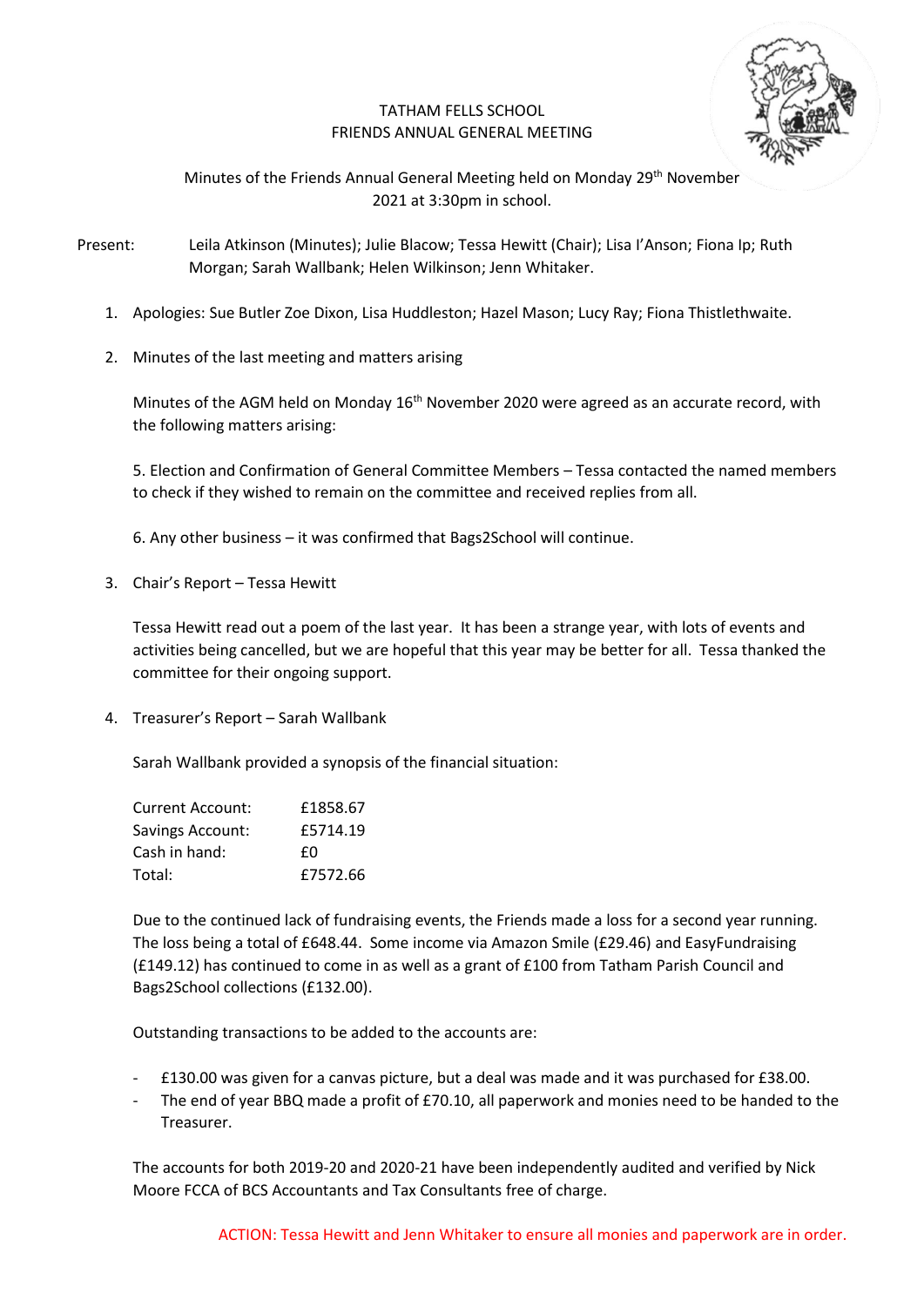#### 5. Election of Officers

a. Chair

Tessa Hewitt was proposed by Julie Blacos and seconded by Leila Atkinson.

Confirmed – Tessa Hewitt as Chair.

b. Vice Chair

Hazel Mason was proposed by Jenn Whitaker and seconded by Leila Atkinson.

Confirmed – Hazel Mason as Vice Chair.

c. Secretary

Leila Atkinson was proposed by Tessa Hewitt and seconded by Julie Blacow.

Note: Leila Atkinson expressed concern over meetings being held at 3:15/3:30pm as she works so would be unable to attend to minute the meetings. The teachers present made a valid point that it was a very long day for them if the meetings were held in the evenings. It was agreed to alternate between early/late meetings or possibly complete them via Zoom.

Confirmed – Leila Atkinson as Secretary.

d. Treasurer

Jenn Whitaker was proposed by Tessa Hewitt and seconded by Helen Wilkinson.

Confirmed – Jenn Whitaker as Treasurer.

e. Vice Treasurer

Hannah McGranaghan was proposed by Ruth Morgan and seconded by Lisa I'Anson.

Confirmed – Hannah McGranaghan as Vice Treasurer.

6. Election and Confirmation of General Committee members

The following were confirmed as General Committee members:

Gemma Barry Julie Blacow Sue Butler Zoe Dixon Lisa Huddleston Lucy Ray

Co-opted members were confirmed as:

Bronwen Osbourne